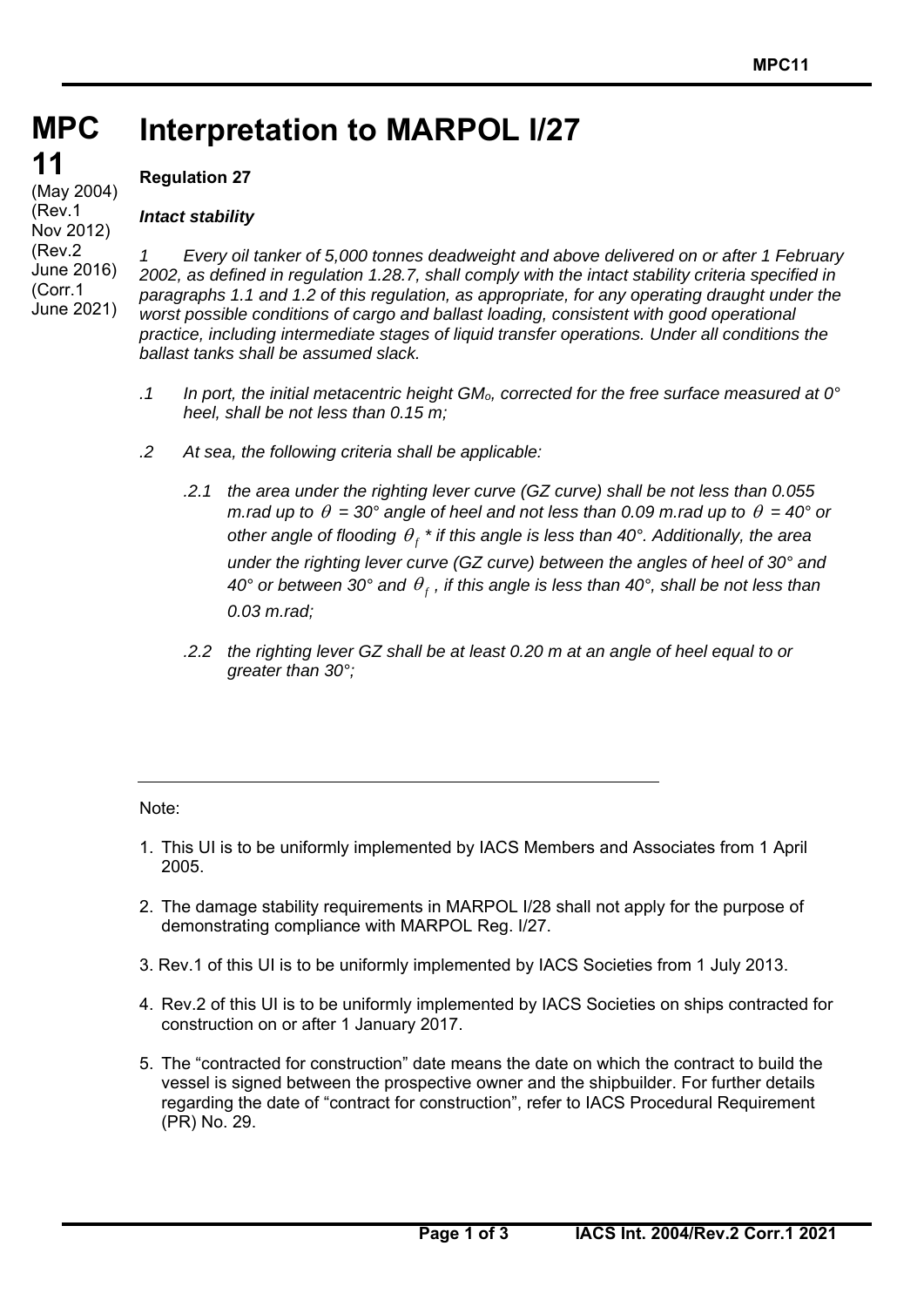- **MPC 11** (cont)
- *.2.3 the maximum righting arm shall occur at an angle of heel preferably exceeding 30° but not less than 25°; and*
- *.2.4 the initial metacentric height GMo, corrected for free surface measured at 0° heel, shall be not less than 0.15 m.*

*\* <sup>f</sup> is the angle of heel at which openings in the hull superstructures or deckhouses which* 

*cannot be closed weathertight immerse. In applying this criterion, small openings through which progressive flooding cannot take place need not be considered as open.* 

*2 The requirements of paragraph 1 of this regulation shall be met through design measures. For combination carriers simple supplementary operational procedures may be allowed.* 

*3 Simple supplementary operational procedures for liquid transfer operations referred to in paragraph 2 of this regulation shall mean written procedures made available to the master which:* 

- *.1 are approved by the Administration;*
- *.2 indicate those cargo and ballast tanks which may, under any specific condition of*  liquid transfer and possible range of cargo densities, be slack and still allow the *stability criteria to be met. The slack tanks may vary during the liquid transfer operations and be of any combination provided they satisfy the criteria;*
- *.3 will be readily understandable to the officer-in-charge of liquid transfer operations;*
- *.4 provide for planned sequences of cargo/ballast transfer operations;*
- *.5 allow comparisons of attained and required stability using stability performance criteria in graphical or tabular form;*
- *.6 require no extensive mathematical calculations by the officer-in-charge;*
- *.7 provide for corrective actions to be taken by the officer-in-charge in case of departure from recommended values and in case of emergency situations; and*
- *.8 are prominently displayed in the approved trim and stability booklet and at the cargo/ballast transfer control station and in any computer software by which stability calculations are performed.*

#### **Interpretation**

 $\overline{a}$ 

For proving compliance with Reg. I/27, either paragraph 1 or 2, below, shall be applied.

1. The vessel shall be loaded with all cargo tanks filled to a level corresponding to the maximum combined total of vertical moment of volume plus free surface inertia moment at 0° heel, for each individual tank. Cargo density shall correspond to the available cargo deadweight at the displacement at which transverse KM reaches a minimum value, assuming full departure consumables and 1% of the total water ballast capacity. The maximum free surface moment shall be assumed in all ballast conditions. For the purpose of calculating GMo, liquid free surface corrections shall be based on the appropriate upright free surface